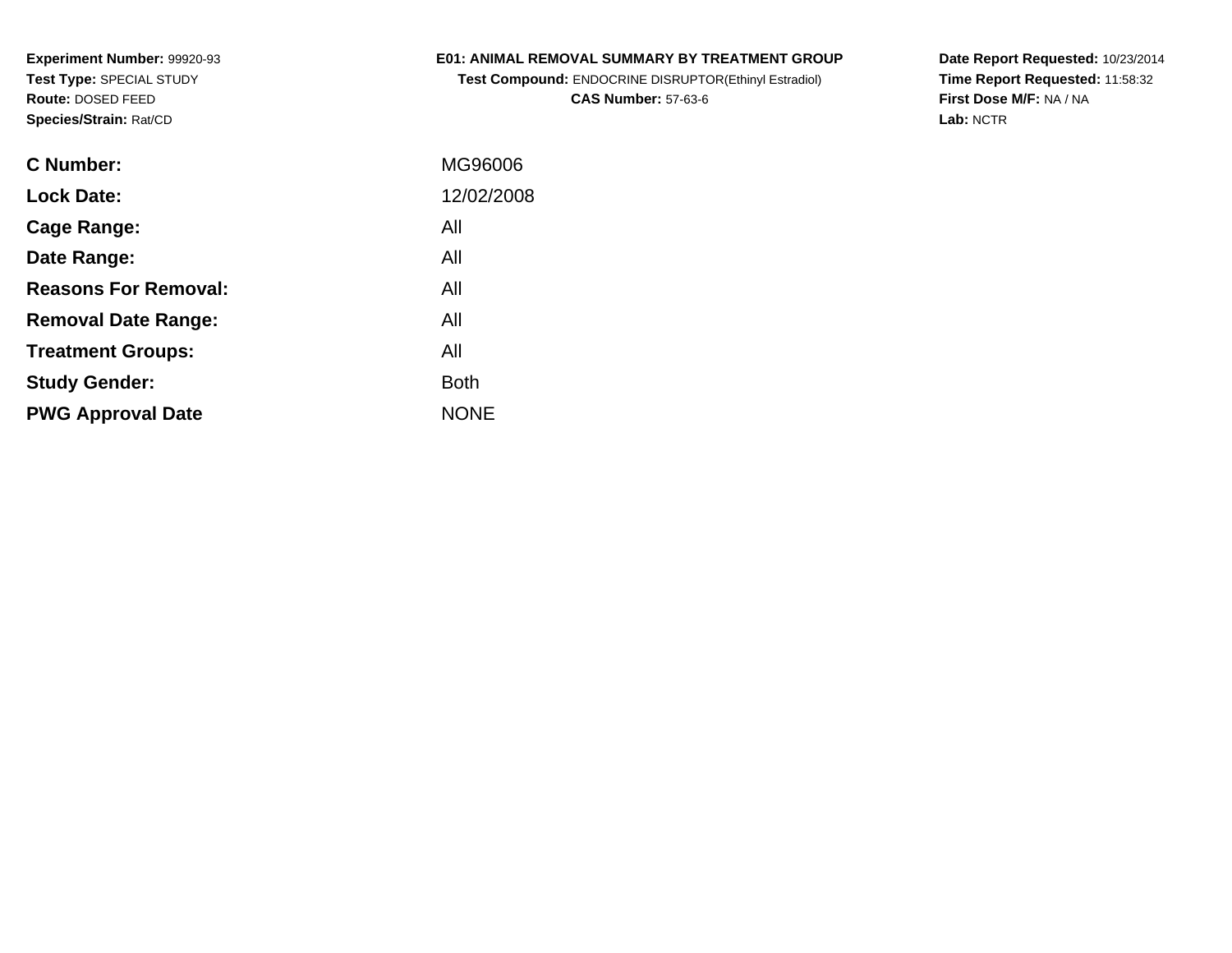### **E01: ANIMAL REMOVAL SUMMARY BY TREATMENT GROUP**

**Test Compound:** ENDOCRINE DISRUPTOR(Ethinyl Estradiol)

**CAS Number:** 57-63-6

**Date Report Requested:** 10/23/2014 **Time Report Requested:** 11:58:32**First Dose M/F:** NA / NA**Lab:** NCTR

#### **MALETREATMENT**F3 0PPB F3/2PPB TO CTL F3/10PPBTO CTL F3/50PPBTO CTL **TOTALMoribund Sacrifice**13 16 13 12 54**Natural Death**7 6 6 3 22**Terminal Sacrifice**30 27 31 35123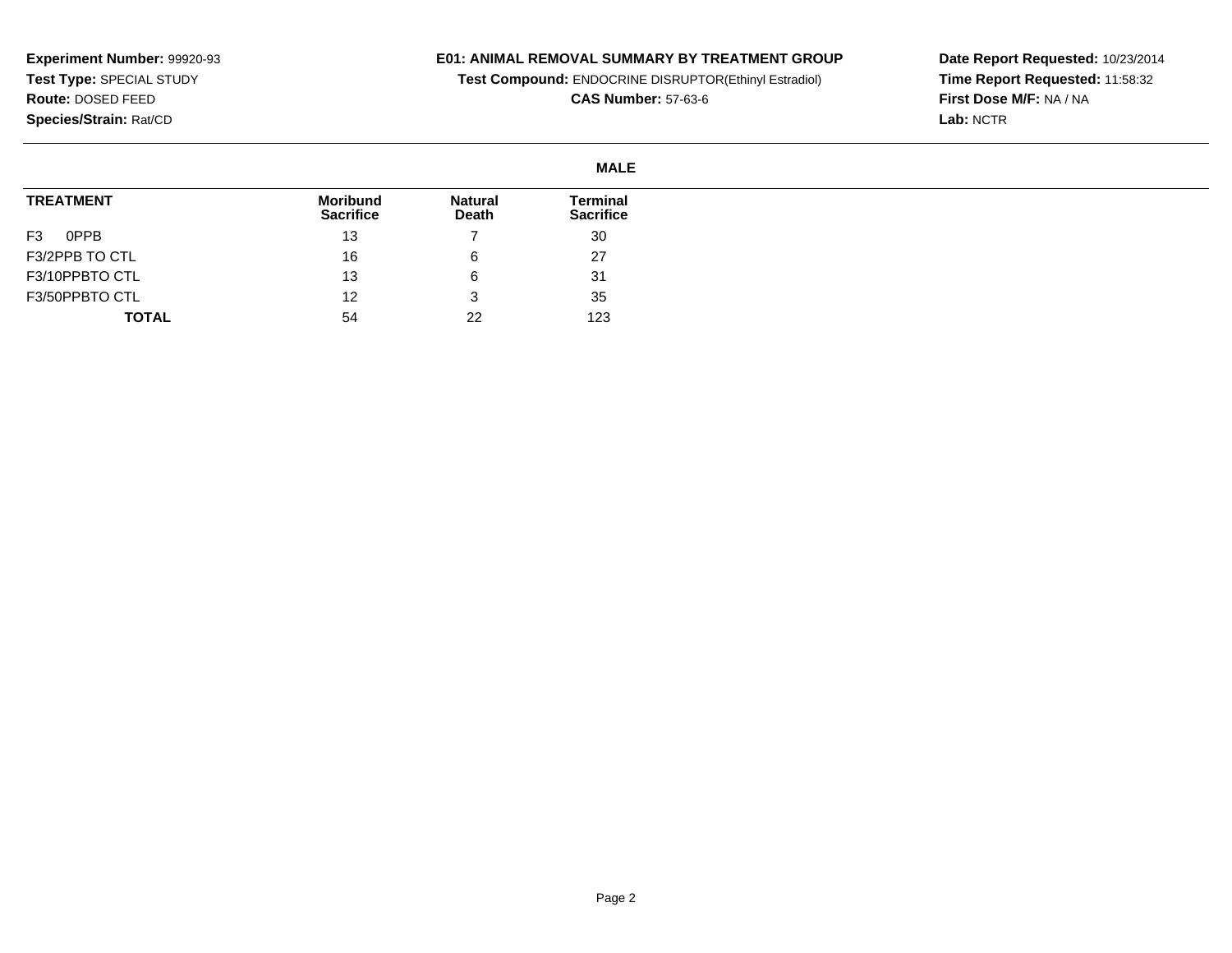### **E01: ANIMAL REMOVAL SUMMARY BY TREATMENT GROUP**

**Test Compound:** ENDOCRINE DISRUPTOR(Ethinyl Estradiol)**CAS Number:** 57-63-6

\*\*\*END OF MALE DATA\*\*\*

**Date Report Requested:** 10/23/2014 **Time Report Requested:** 11:58:32**First Dose M/F:** NA / NA**Lab:** NCTR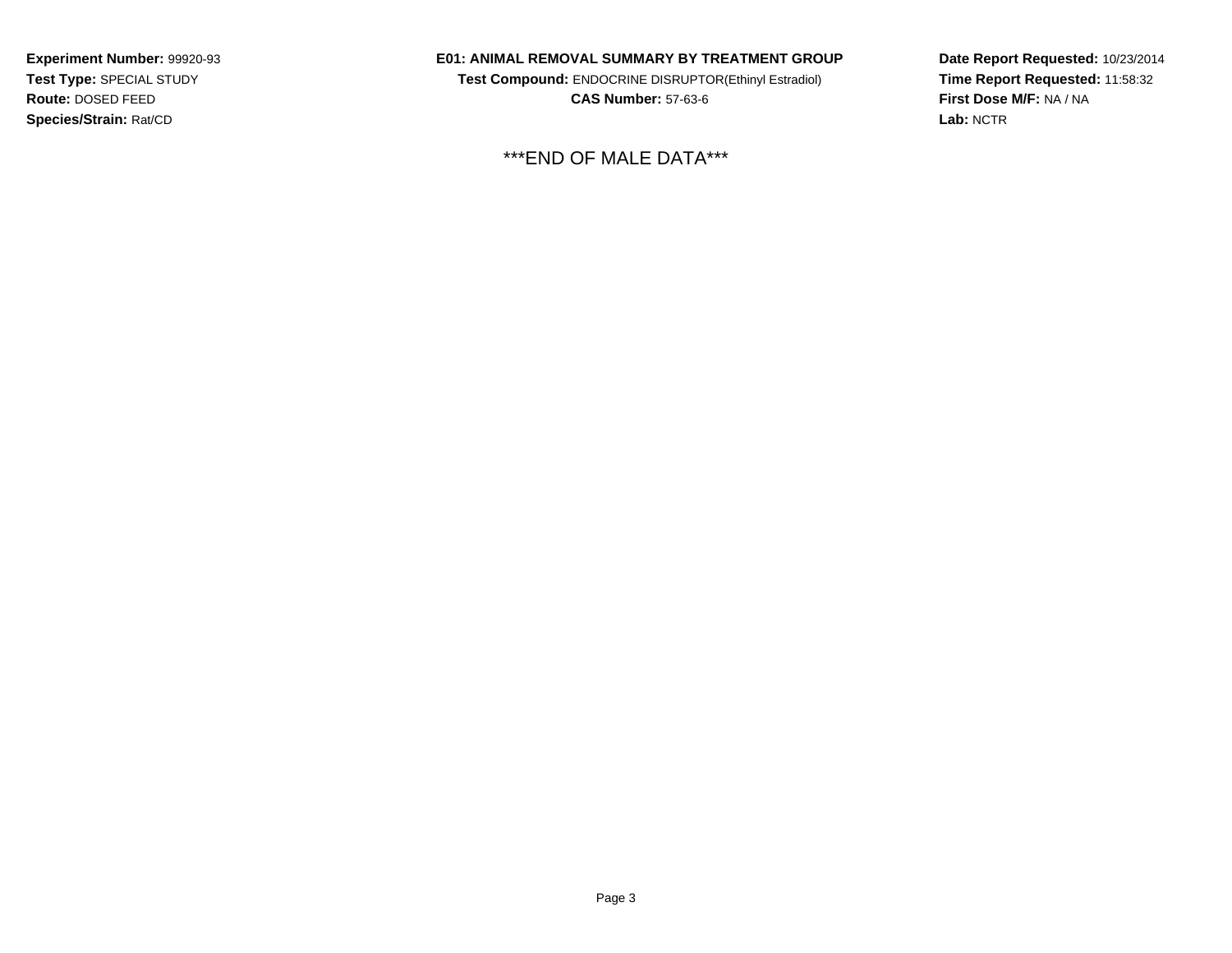### **E01: ANIMAL REMOVAL SUMMARY BY TREATMENT GROUP**

**Test Compound:** ENDOCRINE DISRUPTOR(Ethinyl Estradiol)

**CAS Number:** 57-63-6

**Date Report Requested:** 10/23/2014 **Time Report Requested:** 11:58:32**First Dose M/F:** NA / NA**Lab:** NCTR

#### **FEMALETREATMENT**F3 0PPB F3/2PPB TO CTL F3/10PPBTO CTL F3/50PPBTO CTL **TOTALMoribund Sacrifice**24 19 24 23 90**Natural Death**1 2 5 3 11**Terminal Sacrifice**27 29 21 24101